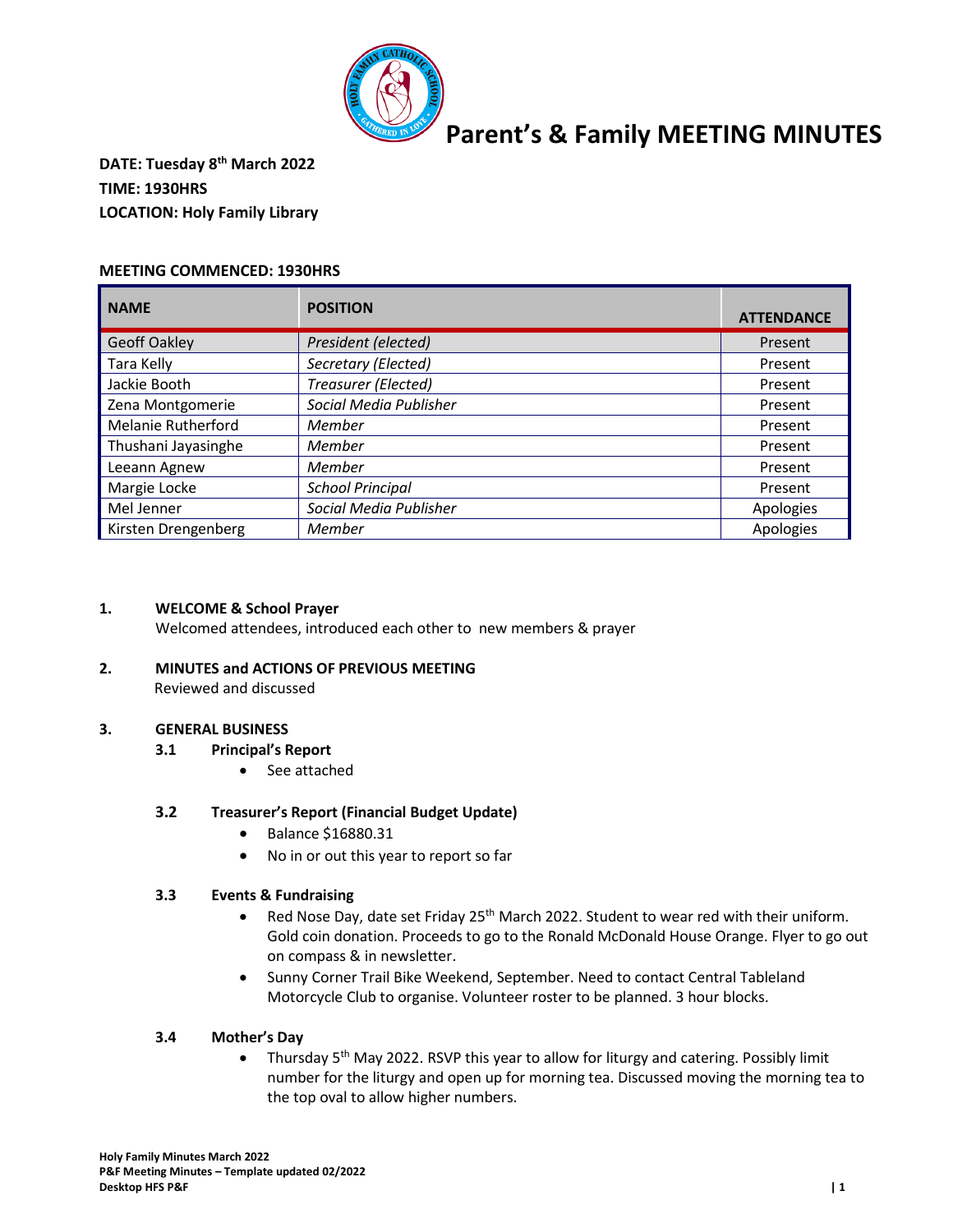

### **3.5 Covid Update**

- Restriction easing slowly throughout the term.
- Parents and visitors are now allowed onsite.
- Assemblies will be separated for the remainder of this term Infants & Primary alternating weekly.

### **3.6 Correspondence In/Out**

• Nil correspondence in.

### **3.7 New Business**

- Social Media Publisher Mel Jenner & Zena Montgomerie.
- Informed new members of the individual year FB groups.
- Seesaw discussed hoping for more consistency across the year groups.
- Discussed the possibility of P&F funds to be used to help pay for tissues rather than each family supplying for the school. This was agreed by all. Will chat with Jenny & Jane to find out the cost and amount that would be required for each school year, beginning next year.
- Geoff asked if Margie could organise a time for the teachers to meet the P&F committee. Looking at a Friday towards the end of March.
- Suggestion made to have a mural painted on the wall behind the new mural. Will look at some possibilities and get some costs.

### **4. NEXT MEETING**

WHEN: Tuesday 1<sup>2th</sup> April 2022 TIME: 1930hrs VENUE: Holy Family Library (Social distancing and Masks)

### **MEETING CONCLUDED: 2042HRS**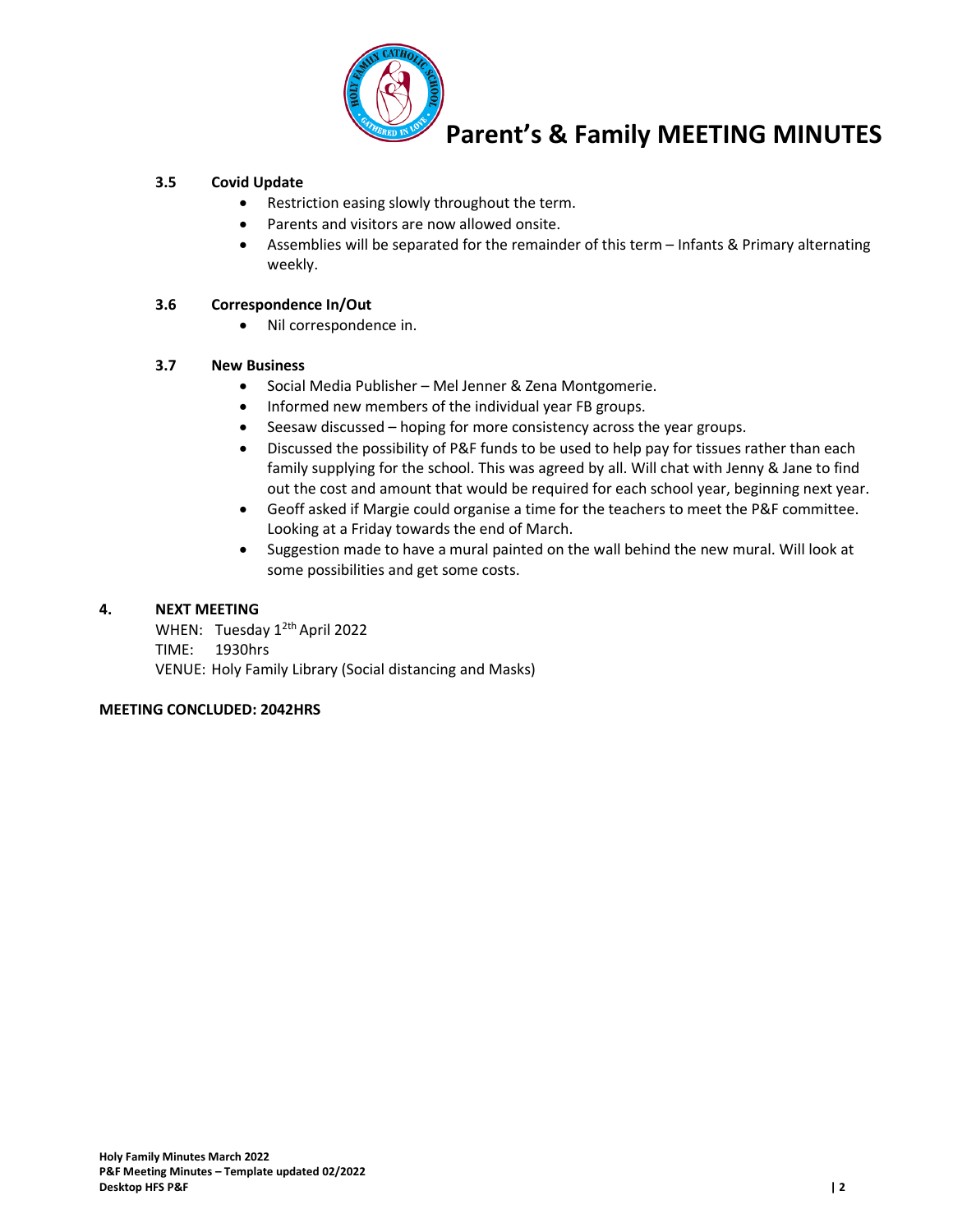

| <b>ACTION LOG</b>      |                     |                                          |                       |               |  |
|------------------------|---------------------|------------------------------------------|-----------------------|---------------|--|
| <b>Meeting</b><br>Date | Item/Issue          | <b>Action required</b>                   | <b>Responsibility</b> | <b>Status</b> |  |
| 08/02/2022             | Ideas               | Committee to email ideas for fundraisers | GO                    | Ongoing       |  |
|                        | Gazebos             | Locate gazebos purchased last year       | ML                    | Completed     |  |
|                        | <b>Templates</b>    | Develop template for agenda and minutes  | GO                    | Completed     |  |
| 08/03/2022             | Red Nose Day        | Flyer                                    | ТK                    | Ongoing       |  |
|                        |                     | <b>Red Boxes/Buckets</b>                 | JB                    |               |  |
|                        |                     | Contact Ronald McDonald House Orange     | GO                    |               |  |
|                        | <b>Sunny Corner</b> | <b>Contact Organisers</b>                | GO                    | Ongoing       |  |
|                        | Mother's Day        | RSVP, organize new location              | ML                    | Ongoing       |  |
|                        | Supply of Tissues   | Get costs/amount required                | ا 18                  | Ongoing       |  |
|                        | <b>Wall Mural</b>   | Look at artist options                   | ТK                    | Ongoing       |  |